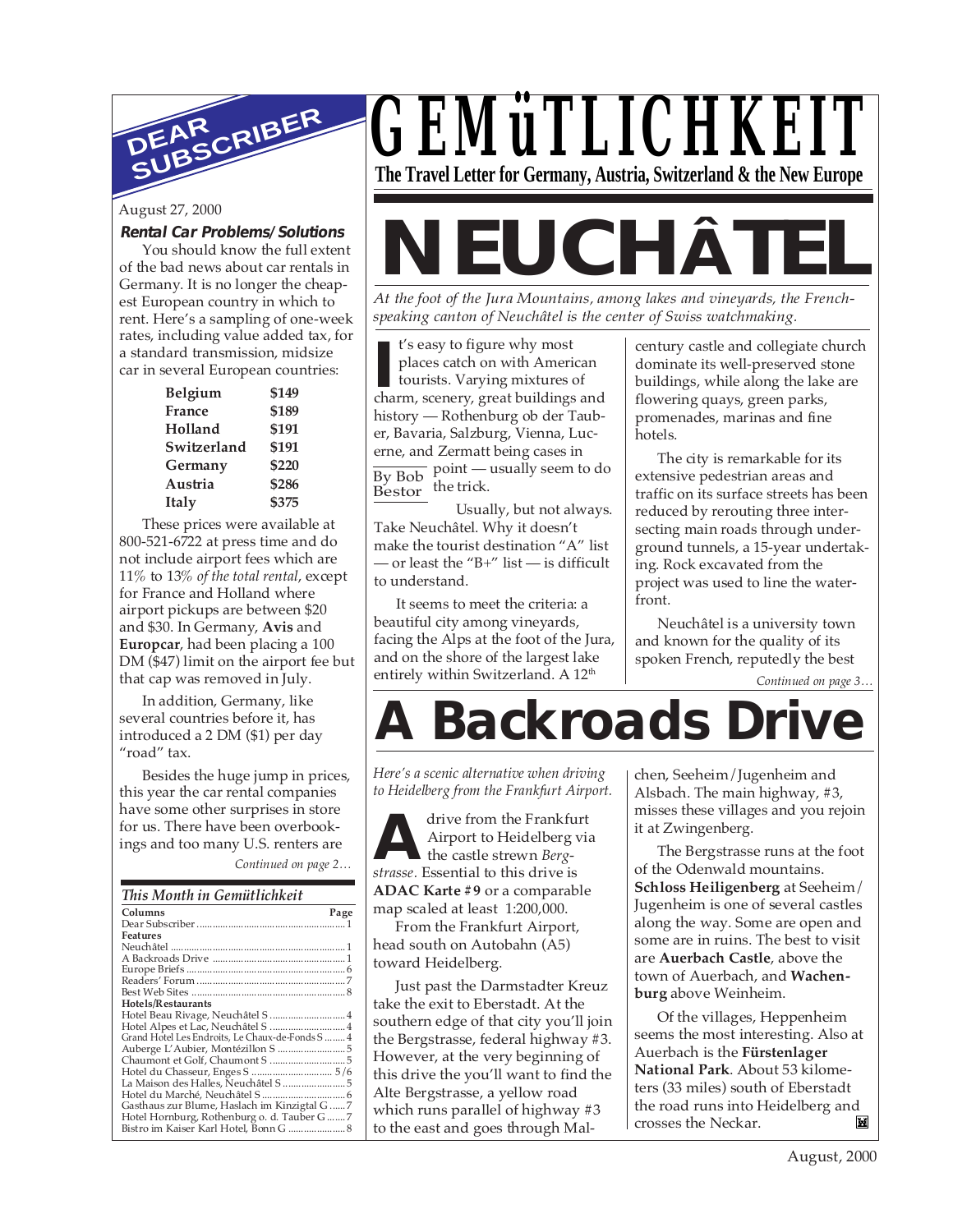### *DEAR SUBSCRIBER Continued from page 1*

not getting the category of vehicle they reserved. I'm not talking about getting a BMW instead of Mercedes or a Vectra instead of a Passat, I'm talking about getting a compact Opel Astra instead of the full size Mercedes C180. Based on our experience, you have about a one in 50 chance of getting a car that's in a lower category than reserved.

What to do?

**• Begin to consider alternatives to airport pickup.** In Zürich, for example, where the airport charge is 12% (\$48 if your rental costs \$400) you can take the train to the main rail station. The fare is 6.2 Sfr. (\$3.70) and the trip takes 11 to 13 minutes. From there you can get a taxi for about \$10 to \$15 to one of the downtown rental offices. (Why not pick up the car at the rail station? Because you'll pay the same "premium station" 12% charge.) The ride from Frankfurt Airport to the main rail station is even shorter. From the Munich Airport to downtown takes about 40 minutes by rail.

**• Know how to do battle at the rental car counter.** Those who book cars through the *Gemütlichkeit* car rental service, are given a phone number that is toll-free from Europe. It is answered 24 hours a day, seven days a week by Auto Europe, our car rental partner. This is the number to call if there is a problem when picking up a car. In virtually every case, the issue will be resolved to the

renter's satisfaction.

**• Get on a train.** Compared to rental cars, rail passes look much more attractive financially than they did a year ago when auto rental rates were lower.

 If you are staying within Germany, **German Rail's** twin pass at \$474 for six days first-class travel (\$327 second class) within a one month period *for two persons,* beats a twoweek rental of a midsize car, or even a compact. Figuring fuel and parking, you are likely to spend more than \$600 on a midsize for 14 days. The total expenditure for a compact will be \$50 to \$100 less. With the rail pass you only get six actual travel days — they don't have to be consecutive — but that's usually enough for a two-week trip. If not, get a seven-day (\$522 first class, \$360 second class) or an eight-day pass (\$570 first class, \$393 second class).

If you're staying entirely within Austria, and sticking mostly to major towns like Vienna, Salzburg, Innsbruck and Graz, the decision is a slam-dunk. Buy the **Austrian Railpass** for \$152 for three days first class travel (\$104 second-class). Add extra days for \$22 first-class and \$16 second-class. Travel has to be completed within a 15-day period.

The **Europass** will take you to four other countries — Switzerland, France, Spain and Italy. For an additional fee you can add Austria and other countries. Two persons will pay \$628 for the six-day, five country Europass, \$732 if they add

Austria. The Europass is for firstclass travel only.

#### **Can We Trust UAL?**

Since they got rid of most of their experienced, capable, long-term employees a few years ago, **United** has become my least favorite airline. It offers the only service from Southern Oregon to California, where we go to catch most international flights as well as flights to the east. With that monopoly and their foot firmly on throats of Southern Oregonians, the company sets fares that extract as much as possible from local travelers. Right now the 14-day advance purchase price is \$188 RT for the 50 minute flight to San Francisco and \$270 for the two-hour run to L.A. But look out if you have to travel on short notice. The L.A. flight jumps to \$609 and to San Francisco it's \$404.

It is with this mind set that I view the company's disastrous summer of canceled flights and bad publicity.

*Continued on page 8…* Perhaps, like me, you assume that United customers who have paid for tickets on canceled flights eventually get to their destinations after a little inconvenience — in some cases,

### **Notes for Readers**

• Foreign currency prices are converted to U.S. dollars at the exchange rate in effect at the time of publication.

• Hotel prices listed are for one night. Discounts are often available for longer stays.

• All hotel prices include breakfast unless otherwise noted.

• Local European telephone area codes carry the "0" required for in-country dialing. To phone establishments from outside the country, such as from the USA, do not dial the first "0".

Vol. 14, No. 8 **C E M ii TI I C H K E I T** | HOTEL RESTAURANT RATING KEY August, 2000 **Ration Contract Contract Contract Contract Contract Contract Contract Contract Contract Contract Contract Contract Contract Contract Contract Contract Contract Contract Contract Contract Contract Contract Con** *GEMüTLICHKEIT*

|                                                                                                                                                                                                                                                                                                                                                                                         |                                                                                 | E)                  |
|-----------------------------------------------------------------------------------------------------------------------------------------------------------------------------------------------------------------------------------------------------------------------------------------------------------------------------------------------------------------------------------------|---------------------------------------------------------------------------------|---------------------|
| Publishers:<br>Editor:<br>Contributors:                                                                                                                                                                                                                                                                                                                                                 | Robert H. & Elizabeth S. Bestor<br>Robert H. Bestor<br>C. Fischer, R. Holliday, | Al<br>A١<br>A۱      |
| Web Master:                                                                                                                                                                                                                                                                                                                                                                             | Nikki Goth Itoi, Douglas Linton<br>Paul T. Merschdorf                           | U                   |
| <b>Consulting Editor:</b><br><b>Subscription Dept:</b>                                                                                                                                                                                                                                                                                                                                  | Thomas P. Bestor<br>Andy Bestor, K. Steffans                                    | $\frac{H}{P}$<br>L( |
| Gemütlichkeit (ISSN 10431756) is published monthly by UpCountry Publish-<br>ing, 288 Ridge Road, Ashland OR 97520. TOLL FREE: 1-800/521-6722 or 541/<br>488-8462, fax: 541/488-8468, e-mail gemut@mind.net. Web site:<br>www.gemut.com. Subscriptions are \$67 per year for 12 issues. While every<br>effort is made to provide correct information in this publication, the publishers |                                                                                 | G<br>Pı<br>Fá       |
| can make no quarantees regarding accuracy.                                                                                                                                                                                                                                                                                                                                              |                                                                                 | E                   |
| <b>POSTMASTER: SEND ADDRESS CHANGES TO:</b><br>Gemütlichkeit, 288 Ridge Road., Ashland OR 97520                                                                                                                                                                                                                                                                                         |                                                                                 | C                   |

| <b>Rating Scale</b>          | <b>Scale</b>            | <b>Restaurant Criteria</b> |              |
|------------------------------|-------------------------|----------------------------|--------------|
| Excellent                    | $16 - 20$               | Food                       | 65%          |
| Above Average                | $12 - 15$               | Service                    | 20%          |
| Average                      | $8 - 11$                | Atmosphere                 | 15%          |
| Adequate                     | 4 - 7                   |                            |              |
| Unacceptable                 | $0 -$<br>$\overline{3}$ |                            |              |
| <b>Hotel Rating Criteria</b> |                         | <b>Value Rating</b>        | <b>Scale</b> |
|                              |                         |                            |              |
| People/Service               | 30%                     | <b>Outstanding Value</b>   | $17 - 20$    |
| Location/Setting             | 15%                     | Very Good Value            | $12 - 16$    |
| Guestrooms                   | 30%                     | Average Value              | $9 - 11$     |
| Public rooms                 | 5%                      | Below Average Value        | 5 -<br>- 8   |
| Facilities/Restaurant        | 20%                     | A Rip-Off                  | 4<br>U       |

### **Special © Designation**

By virtue of location, decor, charm, warmth of management, or combination thereof, an especially pleasant establishment.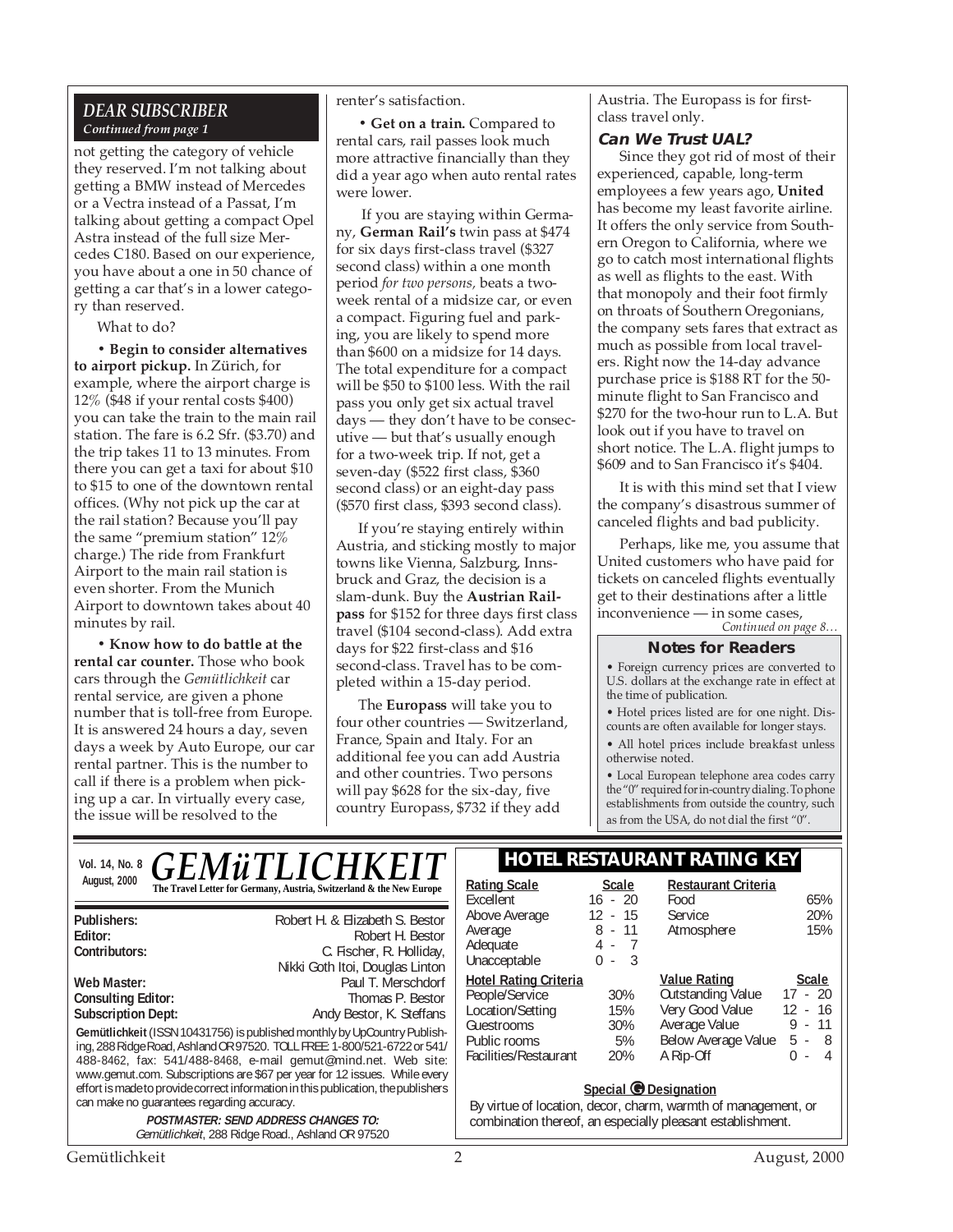### *NEUCHÂTEL Continued from page 1*

anywhere. Its university attracts many students from outside Switzerland and contributes to the cultural life of the city.

Getting to and from Neuchâtel is easy. There are superb rail connections to other Swiss cities and two direct daily TGV trains reach Paris in only four hours. Other fast trains leave hourly for major Swiss cities.

The town is only a few kilometers from the Swiss motorway which connects to Bern, Zürich and Basel to the east; Lausanne and Geneva in the west; and south to the Alps and the Valais. Efficient transportation within the city is provided by electric trolley buses and a very comfortable light rail line which runs along the shore.

Neuchâtel should not be missed if only for the marvelous **Jaquet-Droz Automatons**, highly detailed miniature robots built in 1769-1780. You can see them in operation on the first Sunday of each month at the **Museum of Art and History**. If you're not in town on that day, the exhibit offers a video in English that is worth the one franc cost.

The robots consist of three figures: a woman 30 inches tall with tiny fingers articulated in great detail. She breathes (the chest moves in and out) and plays music on a wind piano. Of the two 24-inch child figures, one actually draws various objects and the other writes with a pen on paper. The Jaquet-Droz father and son team who created the figures unfortunately lived in the wrong time. Today they would no doubt be Silicon Valley billionaires.

The other must-see museum in the region is the **International Museum of Horology** in nearby La Chauxde-Fonds. It contains more than 4,000 time measuring instruments, watches and clocks.

As populous as Neuchâtel, but not as charming, La Chaux-de-Fonds is in a valley of the Jura and cannot match Neuchâtel's scenic site. Its streets are laid out in a grid, Ameri-

### **Neuchâtel Basics**

**Population:** 40,000 **Altitude:** 1,518 feet **Distance From:**

| Bern         | $45 \text{ km} / 28 \text{ miles}$  |
|--------------|-------------------------------------|
| <b>Basel</b> | $139 \text{ km} / 86 \text{ miles}$ |
| Geneva       | $76 \text{ km}/28 \text{ miles}$    |
|              | La Chaux-de-Fonds 20 km/13 miles    |
| Munich       | 475 km / 295 miles                  |
| Paris        | $661 \text{ km}/411 \text{ miles}$  |
| Zürich       | $165 \text{ km}/103 \text{ miles}$  |

**Tourist Information:** Tourisme Neuchâtelois-Littoral, Hôtel des Postes, CH-2001 Neuchâtel, tel. +41/032/889 6890, fax 889 6296, email tourisme.neuchâtelois@ne.ch, web: www.etatne.ch.

**Events:** The high point of the year is the last weekend of September, the three-day **Fete des Vendanges** (wine harvest festival).

### **Things to Do:**

• **Boat Trips.** Lake Neuchâtel, the largest lake wholly in Switzerland, is connected by navigable canals to the lakes of Bienne and Murten. A wide variety of crossings and cruises operate during the summer, many with snack and dining facilities. Details at the Port or Tourisme Neuchâtelois-Littoral, Hôtel des Postes.

• **The Jaquet-Droz Automatons**. Museum of Art and History, 1 Quai Leopold-Robert, Neuchâtel. Performances the first Sunday of the month at 2pm, 3pm and 4pm. Admission 7 Sfr. (\$4). (Attendance is limited to 30 persons, get there early.)

• **Guided Castle Tours.** The **Chateau** and **Collegiate Church of Neuchâtel** form one of the most important groups of historic buildings in Switzerland. Tours: April 1st through September, on the hour, Monday to Friday 10am through 4pm Sundays and holidays 2-5pm. Admission free.

• **Au Gor du Vauseyon**. Beautiful natural area in the heart of town, with gorges, waterfalls and ruins of 16th century mills. Trails and bridges link with paths leading to the town of Valangin. Take No.1 bus from Place Pury, direction Cormondreche.

• **Wine Museum at Chateau de Boudry**. Tracing the history of wine-making from ancestral practices to the most modern techniques. The Chateau is the birthplace of Jean-Paul Marat, the 18<sup>th</sup> century author. Thursday through Sunday 2-5pm.

### **La Chaux-de-Fonds**

**Population:** 40,000

**Altitude:** 3,888 feet

**Tourist Information:** Tourisme Neuchâtelois, Espacité 1, Place Le Corbusier, CH-2302, La Chaux-de-Fonds , tel. +41/032/919 6895, fax 919 6297

### **Museums**

• **Musee International d' Horologerie** (International Clockwork Museum), 33 rue des Musees, La Chaux-de-Fonds. Open daily, except Mondays 10-12am and 2- 5pm Admission 7 Sfr. (\$4).

• **Musee des Beaux-Arts.** 29, rue des Musees. Open daily, except Mondays 10-12am and 2-5pm. Admission 4 Sfr. (\$2).

### **Architectural Interest**

• **Le Corbusier House** (Charles-Edouard Jeanneret). 38, rue de la Serre, La Chaux-de-Fonds.

• **Villa Schwob.** (Turkish Villa). 167 rue du Doubs, La Chaux-de-Fonds.

### **Other**

• **Animal Park and Vivarium**, Bois-du-Petit-Chateau, La Chauxde-Fonds. $\blacksquare$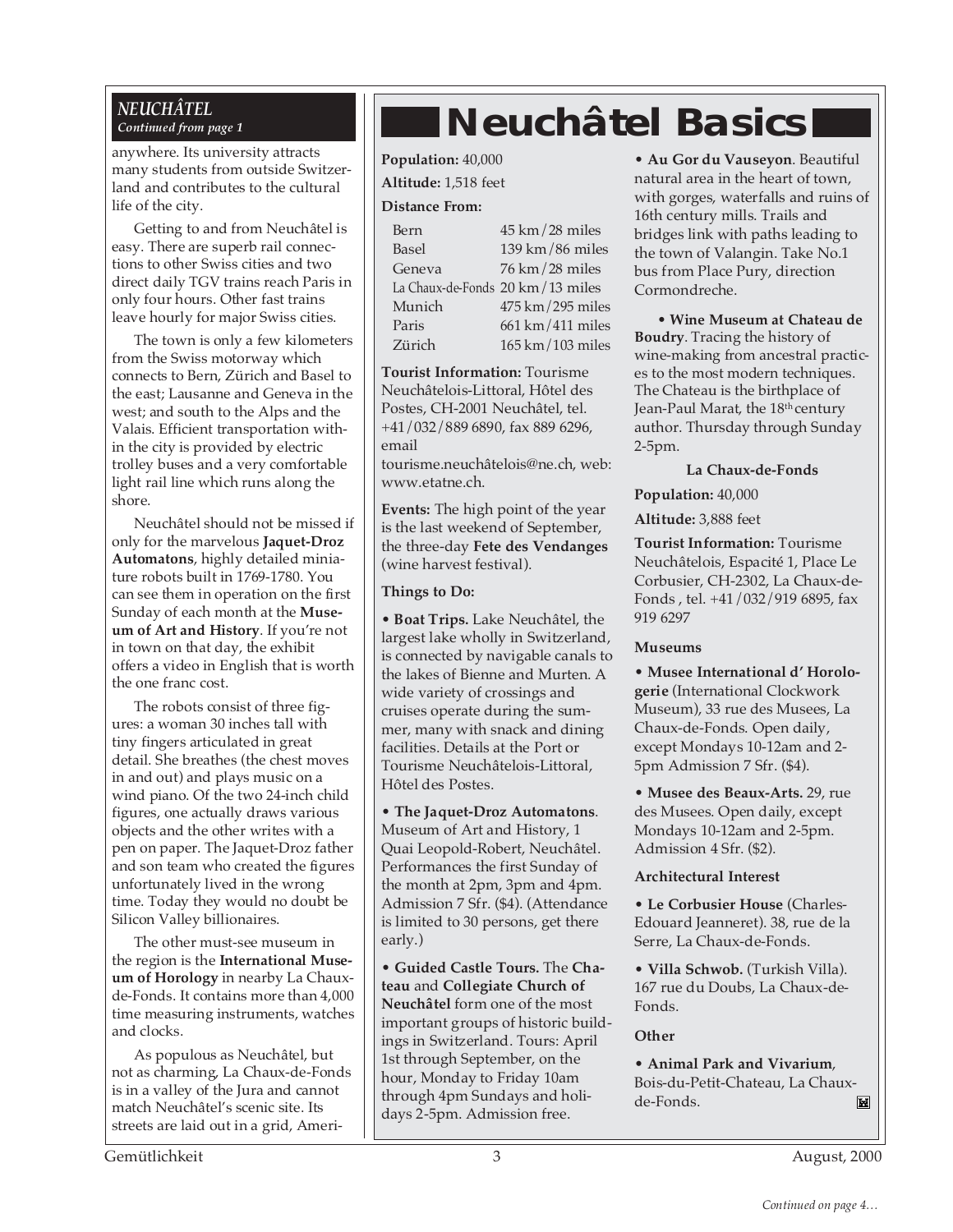### *NEUCHÂTEL Continued from page 3*

can-style and a majority of the town's workers are employed by the watchmaking industry.

In addition to the Horology Museum, La Chaux-de-Fonds is the birthplace of auto-maker, Louis Chevrolet, and one of the 20<sup>th</sup> century's most influential architects, Charles Edouard Jeanneret, better known as Le Corbusier. You can see several of his early buildings here.

The hourly train service between the two cities takes about 35 minutes. Auto travelers can get there in about 20 minutes via the main road but should take the Vue Des Alpes Road, stopping at the viewpoint in good weather for a glorious Alpine panorama that includes many great peaks including the Jungfrau and Mont Blanc.

Oddly enough, though this area is the center of Swiss watchmaking, — **Omega**, **Rolex**, **Audemars-Piguet**, **Longines**, and **Bulgari** are located in the region — you will not be able to see any watches actually being made. There are many museums devoted to timekeeping devices, but no factory tours.

Walkers will want to visit **Metaires**, rustic country houses that serve, on old wooden tables, such dishes as fondue and ham with mushrooms, and where meat hangs curing on hooks. They are open only in summer.

The region offers no downhill skiing, but plenty of cross country, some of it at night.

Neuchâtel and environs are deserving of your attention. The tourist office (see box page three for contact info) offers three-night packages that include hotel accommodations, breakfasts and dinners, and such activities as lake cruises, funicular rides, museum admission, industrial tours and wine tastings. Per person prices range from 199 Sfr. (\$116) for the simplest accommodations to 669 Sfr. (\$391) in the five-star Beau Rivage.

### **Accommodations**

Beau Rivage

It doesn't quite measure up to other Swiss five-star properties we've reviewed, such as the Beau Rivage in Lausanne or Interlaken's Grand Hotel Victoria Jungfrau, but it's the best in town and a fine hotel.

Directly on the lake, the hotel's 70 guestrooms are in a restored 19th century apartment building. Though a glass screen to enclose the old walls has been added on the lakeside ground floor, the structure retains the exterior of the older building.

Our room, Number 416, had mountain and lakeshore views that were somewhat limited by small windows set high in the walls (a result of the necessity of preserving the building's exterior).

There was a real queensize bed, an excellent Nokia TV with CNN and CNBC, and a large executivestyle table/desk. Ceiling moulding and baseboard of the same highly polished, dark wood that trimmed the furniture, lent an elegant touch. Other pleasant amenities included turndown service, air-conditioning, and an outstanding bathroom with separate walk-in marble shower with a heavy glass door, a separate tub, a separate toilet room (with phone) and piped in sound from the TV/ radio.

Though a good buffet breakfast was slightly marred by canned, tinny orange juice, lunch in the dining room overlooking the lake and featuring a delicious duck leg cassoulet (36 Sfr./\$21), was a pleasant surprise.

Though the Beau Rivage is less formal and doesn't yet have that old Europe money feel of the country's best five-star properties, it is very comfortable and costs a good bit less than those more cultivated digs. In fact, the weekend special which offers double rooms as low as 210 Sfr. (\$123), is one of the better deals we've seen recently.

**Capsule Review:** Best in town, above average value. Good restaurant and superb location.

**Daily Rates:** Weekend special top floor 210-260 Sfr. (\$123-\$152)), singles 290-350 Sfr. (\$170-\$205), doubles 350- 410 Sfr. (\$205-\$240), suites 450 -1000 Sfr. (\$263-\$585)

**Contact:** Hotel Beau Rivage, 1 Esplanade du Mont-Blanc, CH-2001 Neuchâtel, tel. +41/032/723 1515 , fax 723 1616, email reception@beaurivage-hotel.ch, web www.beaurivage-hotel.ch.

**Rating:** QUALITY 16/20, VALUE 14/20

### Hotel Alpes et Lac

For some reason, Swiss hotel's with Chinese restaurants do not inspire confidence. Thus we approached the Alpes et Lac a bit uneasily. Any worries we might have had, however, left us as soon as we had seen a few of the hotel's 30 guestrooms, all recently renovated (1997). They are full of light and air and enough comforts to satisfy even the most demanding guest.

For train travelers, the hotel is in the "pole position," right across the street from the rail station on a commanding hillside location overlooking the lake and the old town below. Twenty-four of the hotel's rooms have that view from the high, wide windows of this 128-year-old stone building.

**Capsule Review:** Straight forward, mid-priced, conveniently located accommodations. Excellent value. **Daily Rates:** Singles 98-120 Sfr. (\$57- \$70), doubles 148-170 Sfr (\$87-\$99) **Contact:** Hotel Alpes et Lac, Place de la Gare 2, CH-2000 Neuchâtel, tel. +49/032/723 19 19, fax 723 19 20, email: hotel@alpesetlac.ch **Rating:** QUALITY 12/20, VALUE 16/20

### **Hotels in the Environs**

Grand Hotel Les Endroits With a space-age facade that is all glass and angles, to Internet access from all 42 guestrooms, this ultramodern hotel located just above La Chaux-de-Fonds on the edge of the forest, is definitely 21<sup>st</sup> century ready.

There is much to recommend Les Endroits: 24-hour room service, an attractive Jacuzzi and fitness room, free parking, and cross-country skiing within walking distance.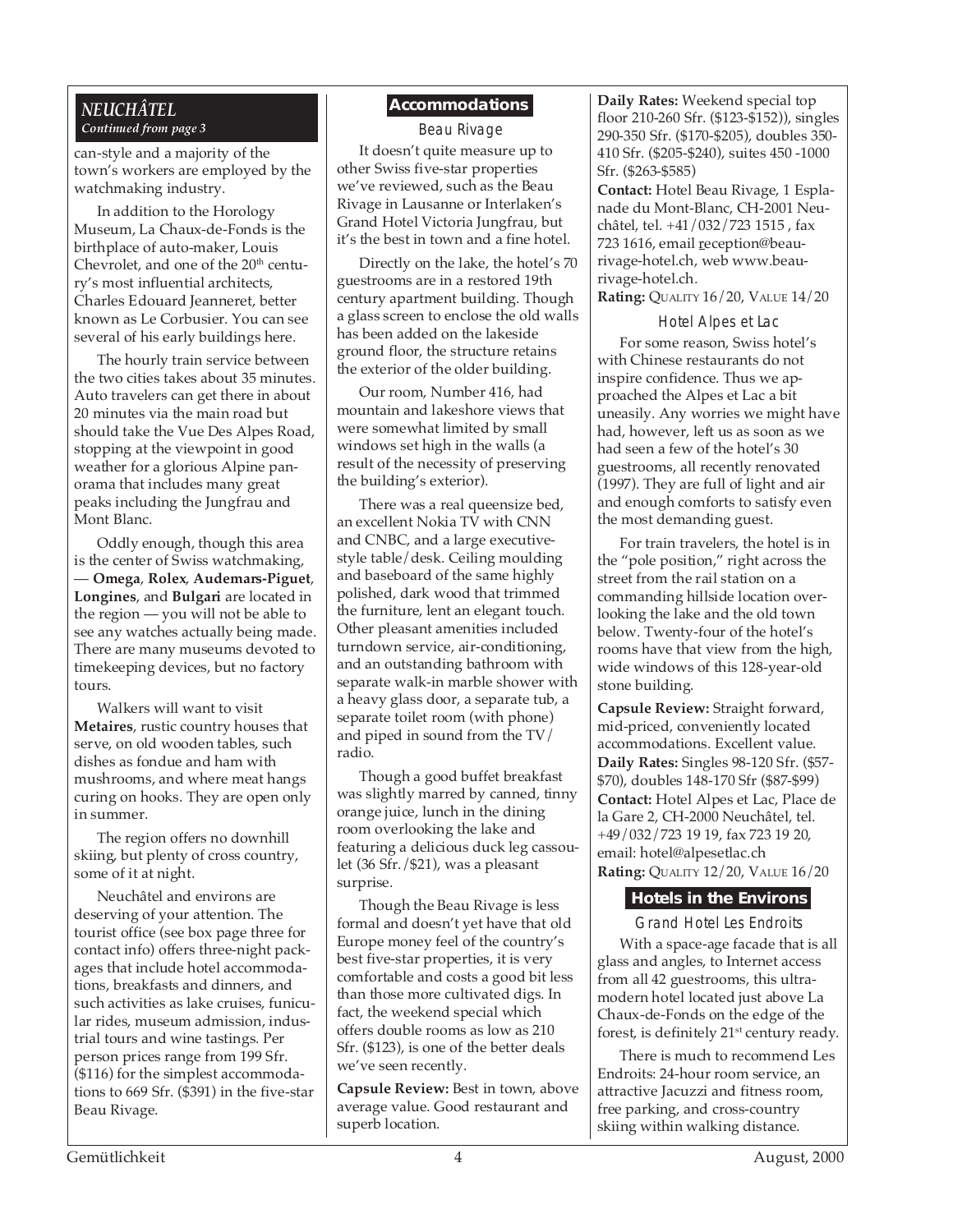There are even two guestrooms with facilities for the disabled.

**Capsule Review:** Spotless, upscale, ultramodern hotel in a country setting within walking distance of La-Chaux-de-Fonds' center. Special weekend rates.

**Daily Rates:** Singles 123 to 153 Sfr., (\$72-\$89), doubles 193 to 233 Sfr. (\$113-\$136)

**Contact:** Grand Hôtel Les Endroits, Blvd. des Endroits 94-96, CH-2300 La Chaux-de-Fonds, tel. + 41/032/9 250 250, fax 9 250 350

**Rating:** QUALITY 15/20, VALUE 15/20

Auberge L'Aubier

L'Aubier means "natural place" which, of course, is the theme here. Guestrooms are sparely furnished and decorated; natural materials, no plastic, thank you. Beds sit low to the floor and reading lights are little halogen bulbs on the end of 18-inch flexible tubes. Hallway floors are covered in a heavy, hemp-like material. The main problem is it all seems a bit tattered and worn.

The upscale village store portion of this establishment sells organically grown meats, cereals, dairy, produce and vegetables, as well as toys, candles, teas, cheeses, wines, toiletries, shoes, sweaters and so on.

The hotel is located in Montézillon, a wide spot in the road in the hills about 10 kilometers straight west of Neuchâtel.

**Capsule Review:** Unusual hotel/ restaurant/store featuring things organic. Rooms very spare. Not for us but some may like.

**Daily Rates:** Singles 105 to 125 Sfr. (\$61-\$73), doubles 125-185 Sfr (\$73- \$108)

**Contact:** Auberge de L'Aubier, CH-2205 Montézillon, tel. +41/032/730 30 10, fax 730 30 16

**Rating:** QUALITY 8/20, VALUE 10/20

Chaumont et Golf The name is a bit deceiving because the nearest golf course is 10 minutes by car; other hotels are closer.

Super views of the lake and the alps are balanced by a murderous

late afternoon sun which in warm weather bakes this glass-fronted, non-air-conditioned hotel.

Location is in the countryside, above Neuchâtel, next to an observation tower\* and near the upper Neuchâtel- Chaumont funicular station.

Be sure your room has a lake view, since it is this hotel's lone virtue.

(\*one Sfr. for a great view, but not for those nervous about heights)

**Capsule Review:** Huge, impersonal, charmless business hotel that, despite its name, is not on a golf course. Not what we're looking for. **Daily Rates:** Singles 110 to 240 Sfr. (\$64-\$140), doubles 160 to 340 Sfr (\$94-\$199)

**Contact:** Hôtel Chaumont et Golf, Chemin du Grand-Hôtel 1, CH-2067 Chaumont, tel. +41/032/754 21 75, fax 753 27 22, email: Hotel-Chaumont@bluewin.ch **Rating:** QUALITY 9/20, VALUE 7/20

Hotel du Chasseur In the village of Enges, about 11 kilometers northeast of Neuchâtel. There's a lot to like here: three cozy, comfortable little rooms with private bath (and three without); a homey restaurant; and friendly management.

See the review under "Sustenance" for our thoughts on the restaurant.

**Capsule Review:** A small country hotel with above average charm and food (though our meal had a strange ending). Good value. **Daily Rates:** Singles 60 to 80 Sfr.

(\$35-\$47), doubles 100 to 140 Sfr (\$58- \$82)

**Contact:** Hotel du Chasseur, CH-2073 Enges, tel. +41/032/757 18 03, fax 757 17 98

**Rating:** QUALITY 12/20, VALUE 15/20

### **Sustenance**

La Maison des Halles

In our quest for good food served in informal surroundings, the ground floor brasserie of this Neuchâtel tradition is a great find. Those who want tonier surroundings —



and a bigger check — will go up one flight to des Halles' first floor restaurant.

But the brasserie was just the right atmosphere for us: a big room with high ceilings supported by huge stone pillars, lofty arched windows, a floor of tile pavers, and tables set with pink and white cloths and candles.

An opener of three fresh oysters from the French coast and a glass of house white wine, all for 10 Sfr. (\$6), was a perfect and not-too-expensive start.

Half a broiled lobster was very good, and the sauce, a blend of fish stock, lemon and cream, was exquisite. The rice soaked it up beautifully.

A crisp *Wiener Schnitzel* came with a good mixed salad of beets, carrots, cucumber, red cabbage, corn and greens.

Desserts, though hardly revolutionary, were of fresh, top-notch ingredients. The thick hot chocolate to pour over the Coupe Denmark's house-made vanilla ice cream was served in a separate boat. *Crepes au baies des boiset glace* was a scoop of vanilla ice cream with a pair of airy, cooked-to-order crepes, liberally sprinkled with fresh blackberries, currants, raspberries and powdered sugar.

The entire dinner, including a bottle of local Pinot Noir, the oysters and white wine, the main courses and the desserts with a glass of port, cost 134 Sfr. (\$78).

Though meat dishes are served, the emphasis here is on fish and shellfish (a lone diner at the next table carefully nested the empty shells as he methodically worked his way through a huge bowl of mussels) and service is efficient and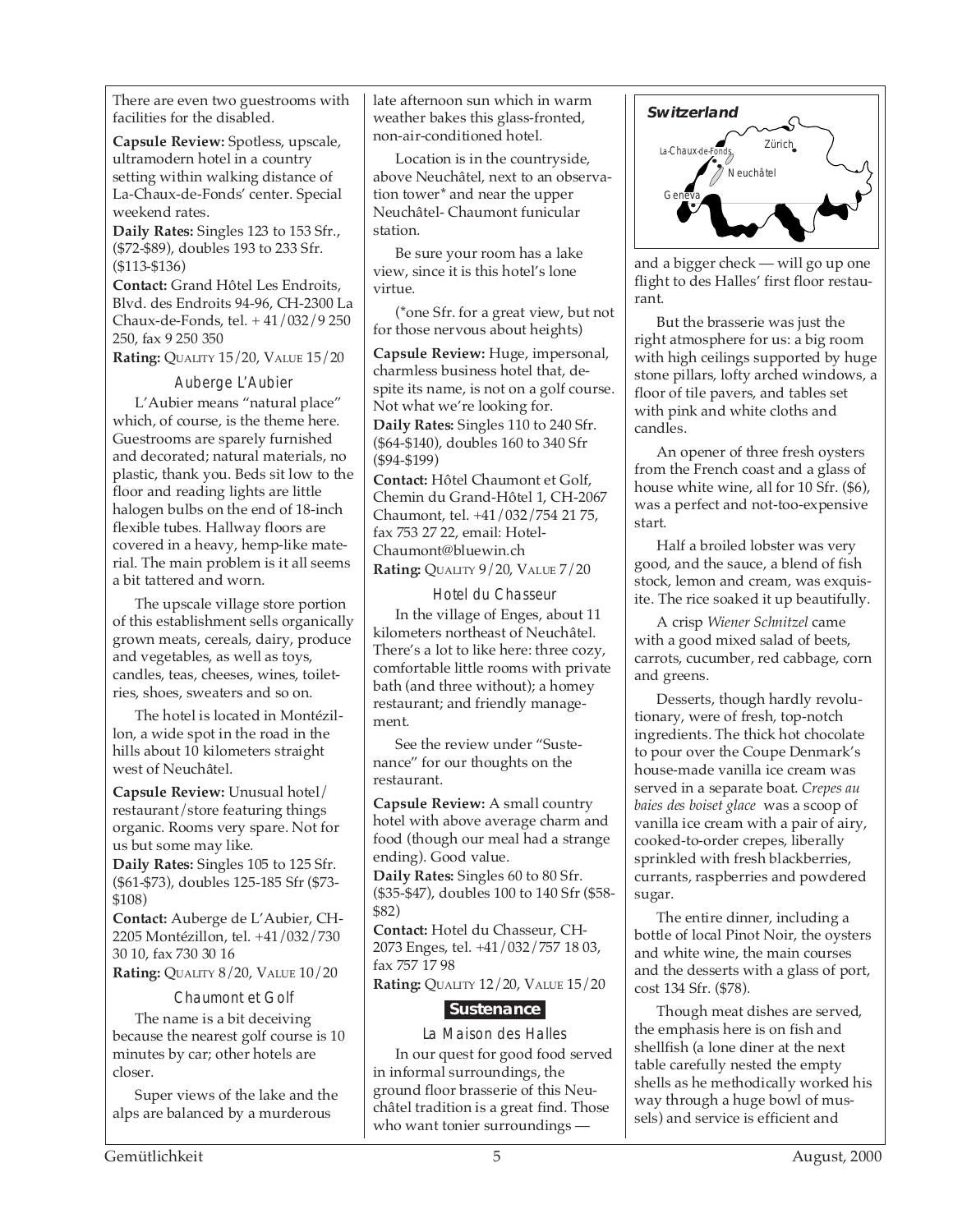### *NEUCHÂTEL*

*Continued from page 5*

### friendly.

**Capsule Review:** For outstanding bistro food served to people wearing blue jeans, this is the place. La Maison des Halles, 4 Rue du Trésor, CH-2000 Neuchâtel, tel. 724 3141

### Hotel du Marché

Next to des Halles on Neuchâtel's main square is this prototype of the seedy, Gallic restaurant. A radio blares Jacques Brel, Elvis and Marvin Gaye, and the whiskey-voiced patroness sits at a corner table doing paperwork, a cigarette hanging from her lips.

Service is amiable but a bit sloppy: the dirty rag on our waiter's serving tray could be left in the kitchen and the tablecloth should have been changed two days before.

Food, too, was a bit spotty. A "gift of the house" of headcheese with tomato wedges and greens was fine, but a brown sauce served over sweetbreads (30 Sfr./\$18) was watery. With the veal came an odd arrangement; wide noodles in the plate's center and fanned out from them alternating slices of grilled avocado and pink grapefruit slices.

Confit of duck (34 Sfr/\$20) was o.k. but much inferior to the duck leg served to us the day before at virtually the same price in the refined surroundings of the Hotel Beau Rivage.

If du Marché excels at anything — other than its back street atmosphere — it is desserts. Two slices of very dense chocolate terrine (8 Sfr./ \$5) sat astride a great *crème anglaise* and a rich raspberry sauce. Housemade ice cream made with Armagnac was drizzled with a delicious honey sauce and scattered with tiny brandy-soaked orange peel slices.

With aperitifs and another bottle of local pinot noir (25 Sfr./\$15) the dinner for two came to 120 Sfr. (\$70).

**Capsule Review:** Good people watching but a little too earthy and not good value when compared to

### des Halles. Hotel du Marché, Place des Halles 4, CH-2000 Neuchâtel, tel. 245800

Hotel du Chasseur

Hearing of the hotel's reputation for fowl and game, we drove into the hills one evening from Neuchâtel to see for ourselves.

We had called for a reservation and were greeted with great warmth and given a banquette in the cozy *Stube* where fringed, yellow lampshades hang low over the tables. A salad of fresh greens was sprinkled with tart currants, smoked wild pork bits, tiny croutons and tossed in piquant, creamy dressing.

The wild game menu included pheasant, partridge, wild pig and two kinds of venison.

Filet of pheasant (26.5 Sfr./\$16) served in pan juices with red cabbage, baked apple, chestnuts and a dense cranberry sauce, offered interesting flavors. The juicy bird was just untamed enough to be a foil to the tartness of the apple and cranberry. A side of *Spätzle* nicely mopped up the juices.

Medallions of young venison (35 Sfr./\$21) were tender, though a little dry, and shared the plate with an odd assortment of canned fruit, including peaches, pineapple, maraschino cherry and a poached pear. More appealing were three Brussels sprouts and *Spätzle*. There was a second serving of all this.

It was not high cuisine but the flavors were intriguing and with the meal we drank a decent half bottle of Pinot Noir de Cressier (19 Sfr.\$11).

At this point, our server, whom we believe to have been the owner, disappeared. We were interested in a little dessert but no one looked at us for 25 minutes. Suddenly, he reappeared, apologized for the delay, removed our plates and without an offering of coffee or dessert, again vanished. Apparently, there was a banquet upstairs and he was wanted elsewhere. After 20 minutes more, we flagged down one of the young servers to whom we had been invisible and asked for the bill. He first

had trouble locating it and when he did, he placed it on the cash register and went about other business while we waited.

After another 20 minutes he stopped to tell us, in French, that he either did not know how to use the register or didn't have the authority to finalize our bill. At that point we arose, figured the amount of our bill from the menu and tried to hand the money to the young man on our way out. This caused a panic. "You cannot, it's impossible," he sputtered, this time in English. Ah, but it was. A more in-charge looking person, realizing that we were bent on leaving, came running from the kitchen and took our money. We left without an apology after waiting more than an hour from the finish of the main course. Including beverages, we paid 126.50 Sfr. (\$74) for this strange dining experience.

**Capsule Review:** Decent country cuisine served in pleasant surroundings. We will assume our trouble was an aberration.

Hotel du Chasseur, CH-2073 Enges, tel. +41/032/757 18 03, fax 757 17 98

### **Europe Travel Briefs**

■ In a program similar to the **Eurailpass, Europe by Air now offers a "FlightPass" with unlimited air travel in 27 European countries.**

The price for 15 days travel is \$699 and \$899 for 21 days. Advance reservations are accepted and changes can be made without charge. There are no blackout dates and travel can start and end anywhere in Europe.

Before purchasing these passes, however, you are advised to make certain Europe by Air's participating airlines offer flights between the cities on their proposed itinerary. For example, even though Vienna and Munich are part of the pass, there may be no service between that — or any other — specific city pair; or, the trip may require a circuitous routing.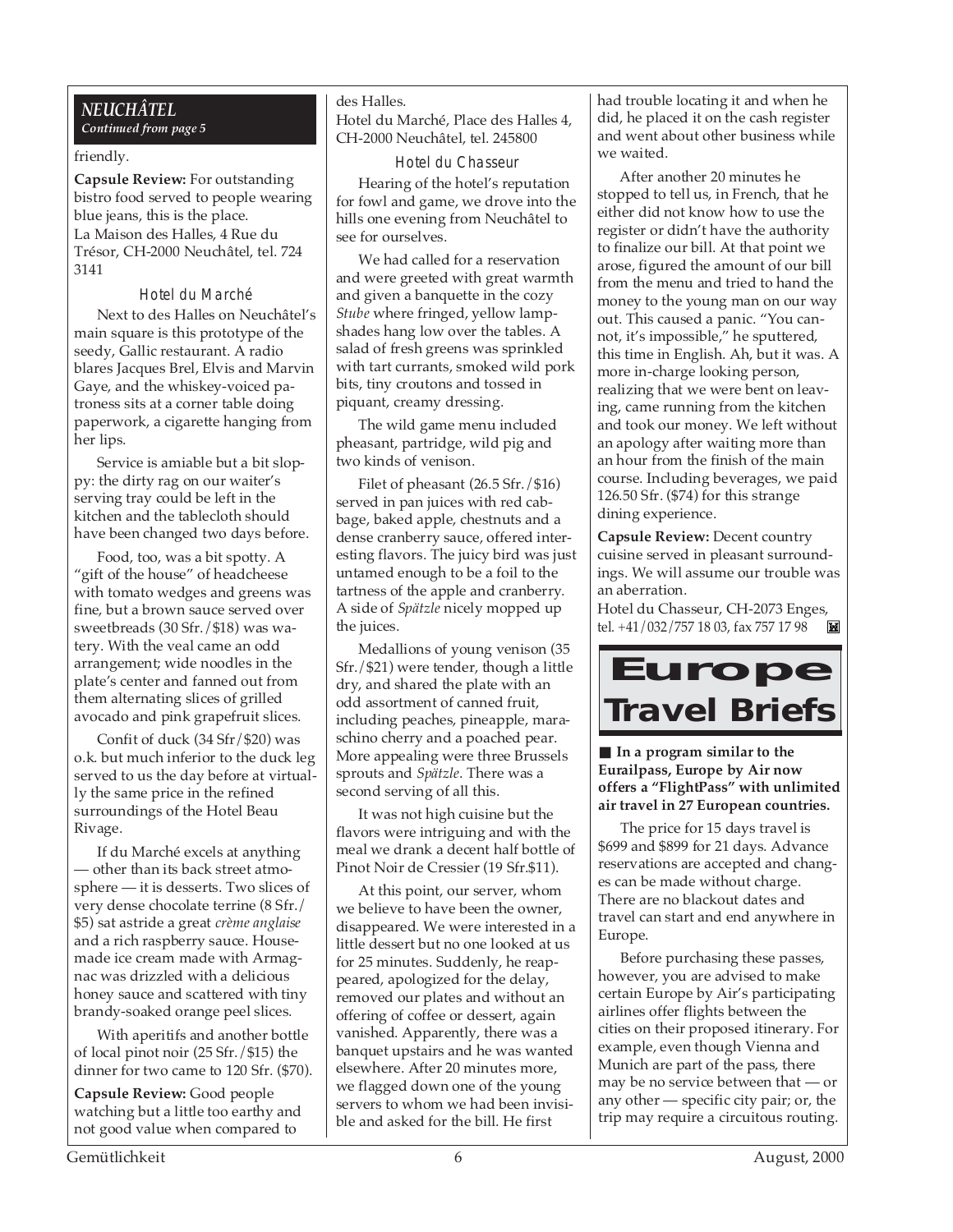**Contact:** 888-387-2479, Web: www.europebyair.com

### ■ Austria Airlines has announced **its program for reasonably priced travel within Europe**.

North American purchasers of transatlantic tickets on Austrian Airlines are eligible to purchase its **Visit Europe** program which allows from three to six travel segments involving more than 100 European cities. The price for the minimum three Visit Europe coupons is \$299. The six-coupon price is \$539. Travel is on Austrian Airlines, **Tyrolean Air** and **Lauda Air** and all travel earns frequent flyer mileage in either Austrian Air's Miles and More program or United Airline's Mileage Plus program. Contact: 800-843-0002, Web: www.austrianair.com.

### ■ **"Vienna on Us" provides a free luxury overnight stop in Vienna for Austrian Airlines Grand Class (business class) passengers.**

The deal applies to destinations beyond Vienna served by Austrian Airlines and includes private limousine service round-trip from the Vienna Airport to one of these hotels: **ANA Grand**, **Hotel Bristol**, **Vienna Hilton**, **Hotel Imperial**, the **Intercontinental**, or **SAS Palais**. Dinner and buffet breakfast are included.

The price for such pampering comes high. The roundtrip Chicago-Vienna-Berlin Grand Class fare in October is a hefty \$6694. Contact: 800- 843-0002, Web: www.austrianair.com.

#### ■ **Berlin's new Jewish Museum**, **which will focus on 2000 years of German-Jewish history, opens September 2001.**

In the meantime, however, the building's enormously popular tours will be suspended while the permanent exhibits are constructed. Since the building was completed about two years ago, in what can only be viewed a phenomena of tourism, some 20,000 visitors a month have trooped through the empty building designed by American architect Daniel Libeskind.

A closing date for the empty building tours is not yet known, but it is likely that some parts will remain open even during exhibit construction, the Garden of Exiles and the Holocaust Tower, for example.

For now, English language tours are conducted daily at 1:30pm and 3pm. The price is 8 DM (\$4) or 5 DM (\$2.50 for seniors and students. On Thursday evenings between 6pm and 8pm, the building can be visited for 2 DM (\$1), though there are no tours at that time.

Advance reservations for tours are required. Phone +49/030/ 283 97 444, fax 282 61 83 or email info@jmberlin.de.

### ■ Germany's biggest party, Okto**berfest, begins its annual two-week run on Saturday, September 16.**

Most of the major activities take place at the beginning of the festival. The first day there is a small parade featuring the brewery owners in full costume and in the evening a program of music and dance put on by a cast of 600. On Sunday, the big parade features 7,000 participants in regional garb and is followed by an open-air concert. Reservations for the beer tents can be made through the 14 individual breweries. For a list, contact Munich Tourism at www.munich-tourist.de or phone 212-661-7200.

### ■ There is a radio station in the **Heidelberg main rail station**.

Südwest Rundfunk (SWR3) broadcasts live from this location Monday through Saturday. You can see the announcer in his glass booth, or it is even possible to enter the studio for a closer look*. From The International Railway Traveler, Belknap Bldg., 1810 Sils Ave. #306B, Louisville KY 40205, tel. 502-454-0277, web: irtsociety.com. Subscriptions are \$65 per year, 12 issues.*

### ■ *Gemütlichkeit* subscribers can **now get free travel bulletins via the Internet**.

Send your email address to kurt@gemut.com to receive periodic updates on cheap air fares, car rental deals and other items of interest to the Germany, Austria, Switzerland traveler. M

## **READERS' FORUM**

### **Big Comeback**

Not only has **Gasthaus Zur Blume**, (Schnellinger Strasse 56, D-77716 Haslach im Kinzigtal, tel. +49/ 07832/01250, fax 912599) been restored from the fire, Familie Moser now has an Internet page (www.zurblume.de). This is one of my favorite Inns of Europe. While the building was completely rebuilt, the mustard yellow paint was retained — oh well, tradition is important.

> ERSKINE HAVENS VIA EMAIL

 *(Ed. Note: This Black Forest inn offers double rooms at about 100 DM (\$46) per night.)*

### **Rothenburg Gem**

We have just completed our umpteenth trip to Europe and have again used your newsletter for guidance. We used hotels you recommended and ate at many places you have rated — with no disappointments.

Several years ago you rated the **Hotel Garni Hornburg** (tel. +49/ 09861/8480, fax 5570) in Rothenburg. We usually fly into Frankfurt and make this our first stop. A couple of days here really puts you in the German frame of mind.

This was our fourth stay with Martin and Gabriele Wetzel. You can find no better hosts. They make you feel at home in their home. Martin has been doing a lot of updating in many of the rooms and plans to redo the lobby this winter. He has just signed a new 10-year lease on the building. Therefore, the discreet traveler will be assured of having a great place to stay for 10 more years. On our first visit to Rothenburg, the Wetzels recommended a small restaurant inside the wall, the **Silver Candle**. If you want true German food, great service, reasonable prices and a place full of Germans with few tourists, if any, this is the place to go.

The **Lisl Hotel** (tel. +49/08362/ 8870, fax 81107) in Hohenschwangau *Continued on page 8…*